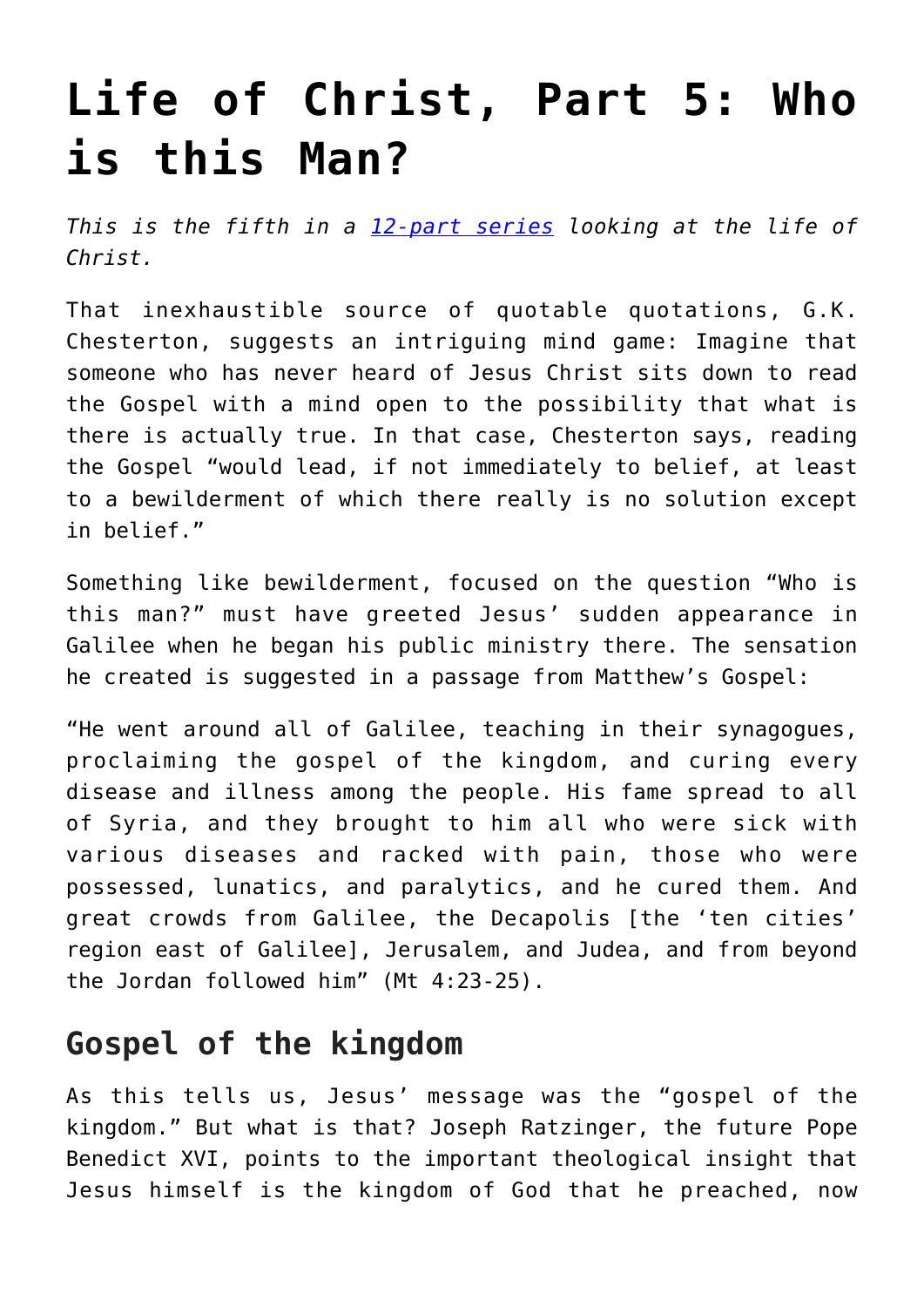present among us. "Through Jesus' presence and action, God has here and now entered actively into history in a wholly new way," he writes.

But even at the start it wasn't all sweetness and light. Having returned to Galilee preceded by reports of the noteworthy things he'd been saying and doing in Judea, Jesus naturally visited his hometown of Nazareth. In the synagogue one sabbath, asked to read from holy Scripture, as was the custom, Jesus selected a passage from the prophet Isaiah about the coming of Israel's redeemer: "He has sent me … to let the oppressed go free." With all eyes on him as he finished, Jesus added, "Today this scripture passage is fulfilled in your hearing."

#### **Not meant for a privileged few**

Pope Francis's *motu proprio*, *Aperuit illis*, establishes the Third Sunday in Ordinary Time as the Sunday of the Word of God. The Bible, the pope said in the apostolic letter, contains a great teaching. "The Bible cannot be just the heritage of some, much less a collection of books for the benefit of a privileged few," he said. "It belongs above all to those called to hear its message and to recognize themselves in its words."

He offered words of unity: "The Bible is the book of the Lord's people, who, in listening to it, move from dispersion and division towards unity. The word of God unites believers and makes them one people."

Some of the listeners were impressed, but others were skeptical. "Isn't this the son of Joseph?" they said — in other words, isn't this fellow a Nazarene just like us? So who does he think he is, putting on airs as if he were somebody special? Calmly, Jesus remarked that other prophets had suffered similar rejection. Furious now, the people hustled him out of the synagogue and took him to the brow of the hill on which the town stood, intending to throw him down; but "he passed through the midst of them and went away" (Lk 4:16-30).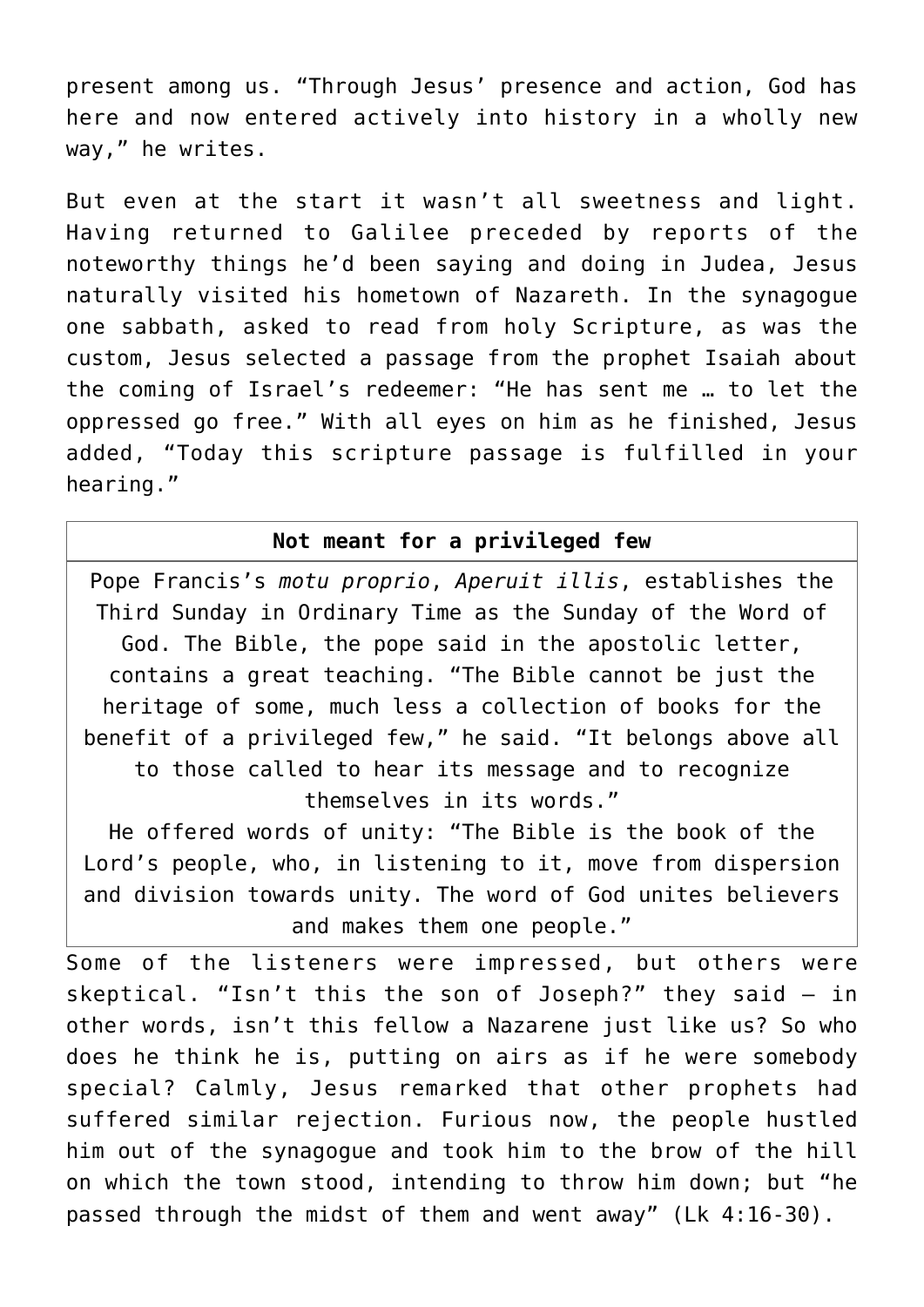# **A summons**

A truly ugly incident. But the power that drew others to him can be seen in the calling of the first apostles, two pairs of brothers — Peter and Andrew, James and John. These fishermen had first met him in Judea at the River Jordan where John the Baptist was busy preaching repentance and had perhaps accompanied him during his abbreviated ministry there. When his call to follow him came to them on the shore of the Sea of Galilee, summoning them to commit themselves to a great project that he somewhat mysteriously described as being "fishers of men," they were primed to respond: "Immediately they left their boat and their father and followed him" (Mt 4:20).

# **Healings**

These early days were a time of healings. Matthew, Luke and John record one of the more striking of these events, although they differ in details: In Matthew and Luke, the healing involves the servant of a centurion — an officer in the Roman army of occupation, whereas John speaks of a royal official and his son. In either case, the petitioner sends Jewish elders to Jesus to plead his case, something they do willingly, explaining that the man was a friend of Jews who'd even built the synagogue in Capernaum for them.

Jesus accompanied the emissaries to the centurion's home, but as he drew near, the centurion dispatched others to intercept him with a message: "I am not worthy to have you enter under my roof. Therefore, I did not consider myself worthy to come to you; but say the word and let my servant be healed." Jesus marveled on hearing that. "Not even in Israel have I found such faith," he told the crowd gathered around him. When the centurion's people returned to the house, they found the servant healed (cf. Lk 7:1-10).

Why did Jesus work miracles? As in this case, compassion and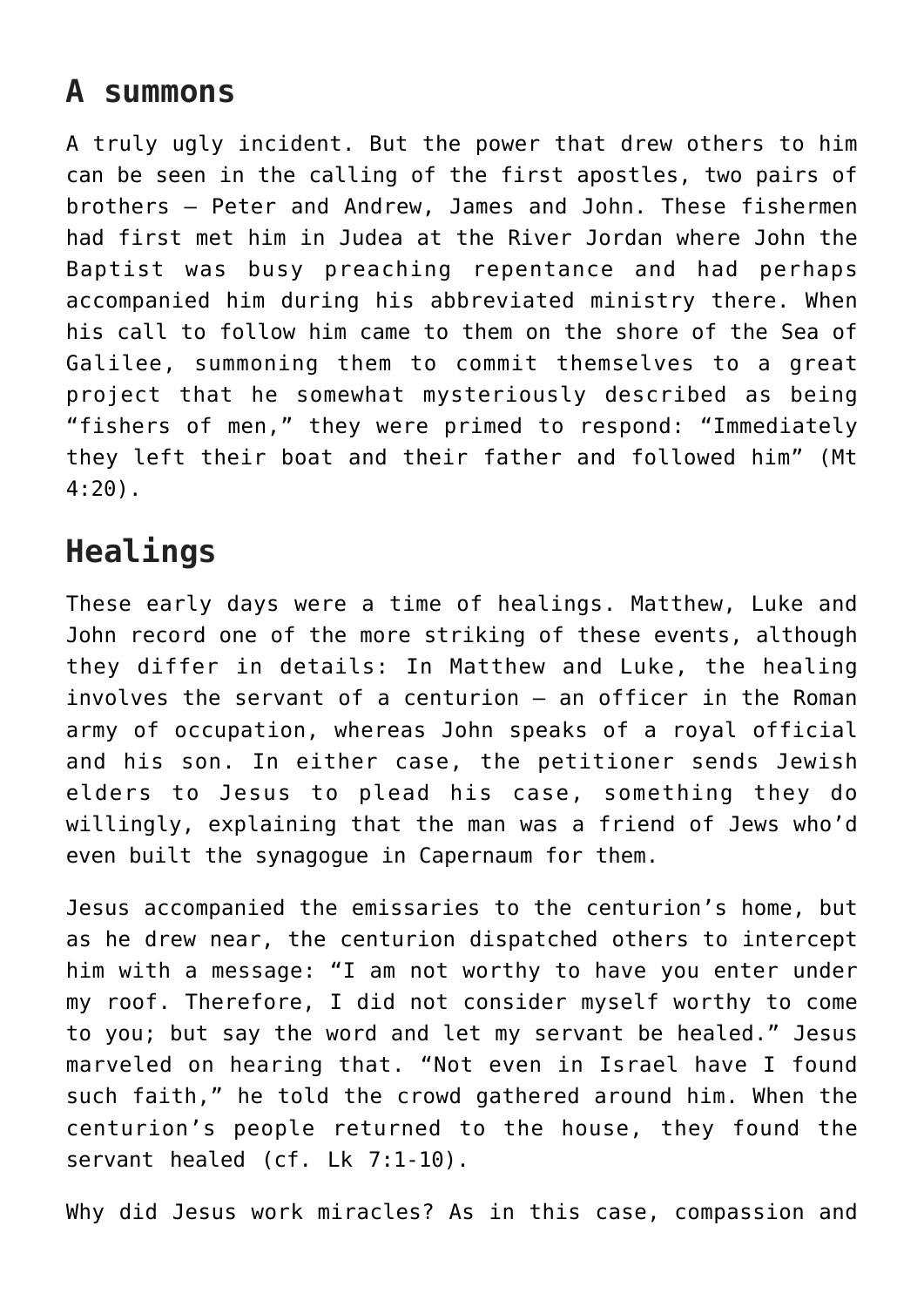the desire to relieve the pain and suffering of others were certainly part of it. But this act of healing, like others, points to a further reason: Jesus' miracles were a way of acknowledging and confirming the disposition to believe that he found in many of those who sought his help. In fact the miracles often seem to suppose some degree of preexisting faith, almost as a condition of their being performed.

Of course it worked the other way, too: in the face of the skepticism he encountered in Nazareth, for example: "And he did not work many mighty deeds there because of their lack of faith" (Mt 13:58); and much later, when Pilate sends him to Herod Antipas who was "hoping to see him perform some sign," Jesus does not stoop to satisfy the curiosity of this cruel puppet ruler even to save his life (cf. Lk 23: 8-9).

## **Exorcisms**

Beyond that, says Germain Grisez, the miracles are best understood as "a frontal attack on Satan's kingdom, the sindeath complex." This is most obvious with the exorcisms — the expulsion of evil spirits who have taken possession of some person or persons.

As we saw in Christ's temptation by Satan, the life of Jesus was a lifelong war against the powers of evil — not just generic "evil" observable in unjust social structures and the like, but the personified evil of Satan and his demonic followers. Jesus' exorcisms thus were encounters in this ongoing warfare.

True, some of those "possessed" may well have suffered from mental illness or epilepsy. But others just as clearly were in the grip of those demonic powers whom St. Paul calls "the world rulers of this present darkness" (Eph 6:12). Today, too, exorcists testify to the all-too-real presence of these evil beings who make their home in tortured human beings.